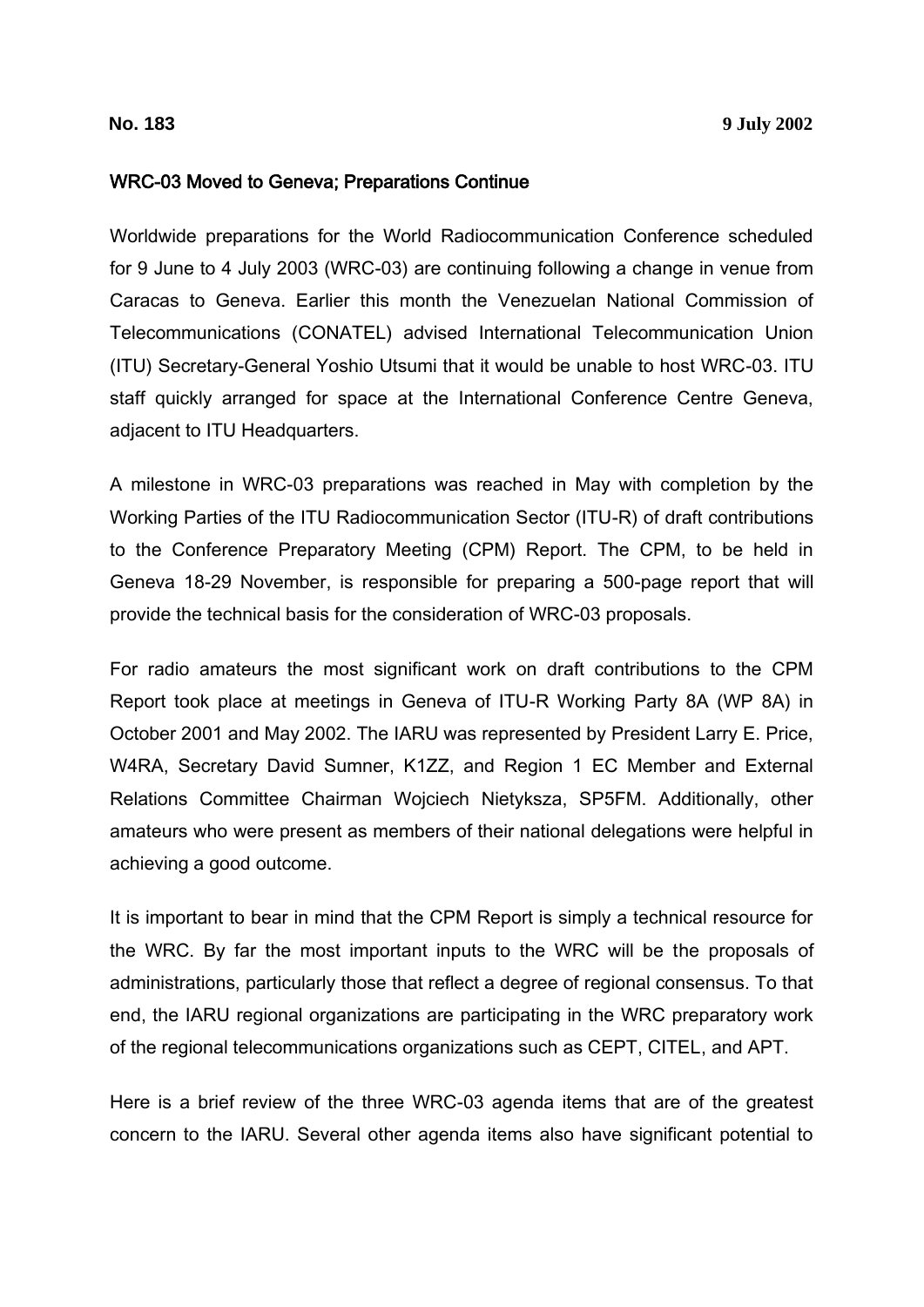affect the amateur and amateur-satellite services and are also being monitored.

## WRC-03 Agenda item 1.23 (7 MHz)

With regard to the realignment of the amateur and broadcasting allocations around 7 MHz, the WP 8A output consists of 11 pages setting out a summary of technical and operational studies, analysis of the results of studies, and three possible methods to satisfy the agenda item along with their advantages and disadvantages.

The method favored by the IARU is listed first. It calls for achieving a worldwide allocation of 7.000 to 7.300 MHz for the amateur service and a worldwide allocation of 7.300 to 7.550 MHz for the broadcasting service in two stages by the year 2010. By accomplishing the change in two stages, 100 kHz at a time, the impact on the broadcasting and fixed services would be reduced to manageable levels.

Listed second is a method that is gaining support within CEPT. It also calls for two stages in a similar time frame and culminates in similar allocations, except that in Regions 1 and 3 the band 7.200-7.300 MHz would be shared on a co-equal, primary basis by the amateur, fixed, and mobile (except aeronautical mobile) services. The band would remain exclusively amateur in Region 2, as it is now.

The third listed method is not nearly as desirable in that it results in only a 200-kHz allocation for amateurs in Regions 1 and 3 and continues the unsatisfactory situation at 7.200-7.300 MHz in which broadcasting in Regions 1 and 3 clashes with the amateur service in Region 2.

While these are the only methods of addressing the agenda item that are discussed in the draft CPM text generated by WP 8A, it is possible that at the CPM one or more administrations will propose additional methods that may also be less desirable than either of the first two methods. At this time, preparatory work within the Asia-Pacific Telecommunity (APT) has failed to develop support for any of the three methods; a further APT preparatory meeting is scheduled for late August 2002. It remains to be seen what proposals will actually surface from administrations, either individually or as regional common proposals. As occurred at both WARC-79 and WRC-92 when the 7-MHz issue was raised, supporters of the fixed service will be arguing for a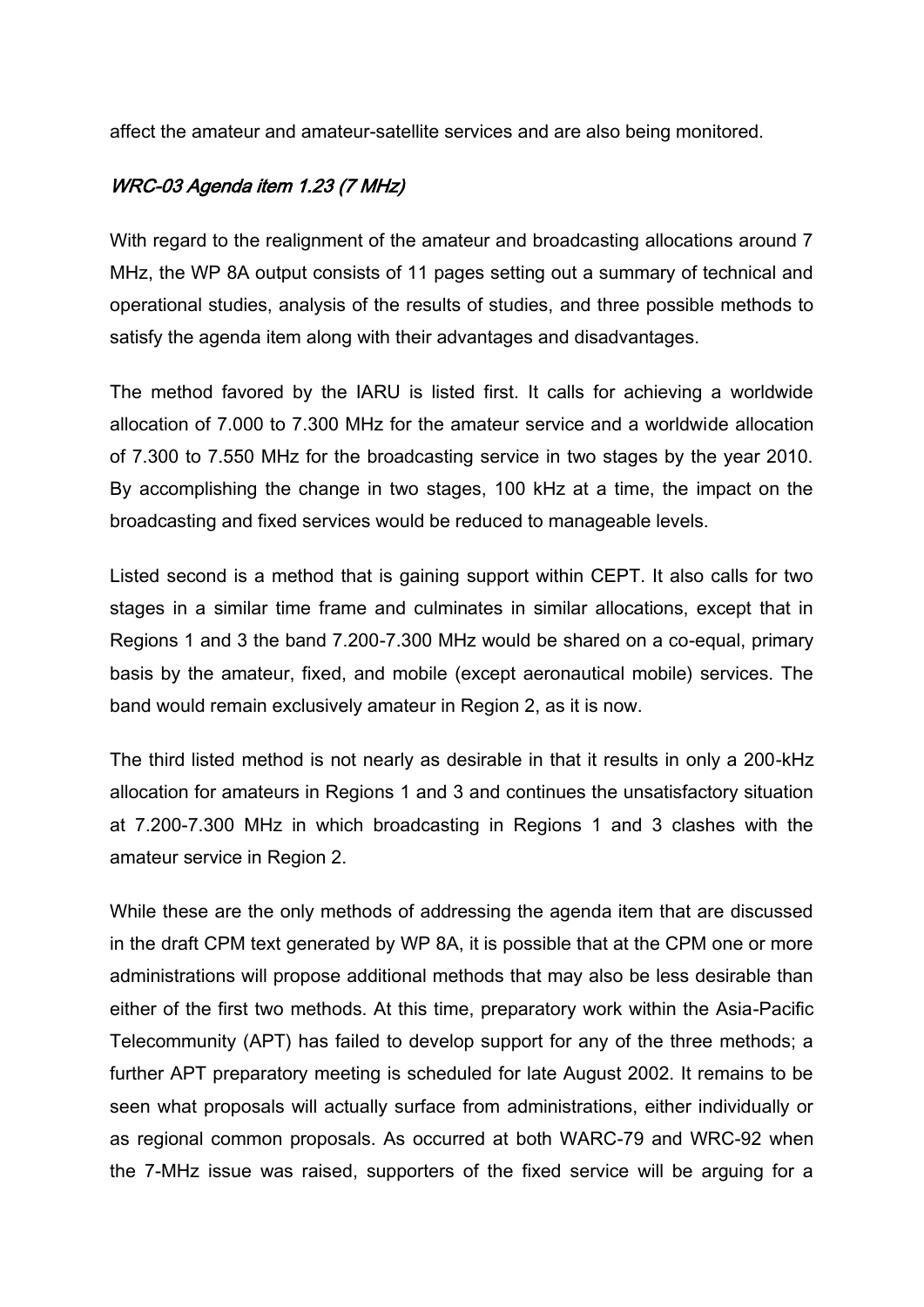result closer to the *status quo*. No doubt some administrations will advocate "no change" (NOC). Much work remains to be done if we are to be successful at WRC-03 on this extremely difficult issue.

The IARU booklet, Amateur Service Spectrum Requirements at 7 MHz, is now available in French and Spanish as well as in English. Copies are being sent as appropriate to member-societies where French and Spanish are the primary languages. Additional copies can be made available to member-societies and IARU regional officials as required.

# WRC-03 Agenda item 1.7 (Articles 25, 19, and 1)

WP 8A adopted draft CPM text that is consistent with IARU objectives on Articles 25, 19, and 1 of the international Radio Regulations. Article 25 contains the rules that are specific to the amateur and amateur-satellite services. Article 19 contains rules concerning the identification of stations, including the formation and use of radio station call signs. Article 1 consists of terms and definitions and is on the agenda only "to the extent required as a consequence of changes" to Article 25.

# WRC-03 Agenda item 1.38 (Earth-exploration satellite service at 420-470 MHz)

Preparation of draft CPM text on this agenda item was assigned to WP 7E. IARU Technical Representative Ken Pulfer, VE3PU, served as chairman of the drafting group. One method of satisfying the agenda item that is described in the draft text is an allocation between 432- and 438 MHz, with technical and operational constraints to protect other primary services. This is opposed by the IARU because of ongoing concerns about the adequacy of these constraints to protect sensitive receivers in the amateur and amateur-satellite services.

# Two Associations Apply for IARU Membership

Applications for IARU membership have been received from organizations in Cameroun and Macau and are now ready for consideration by the member-societies.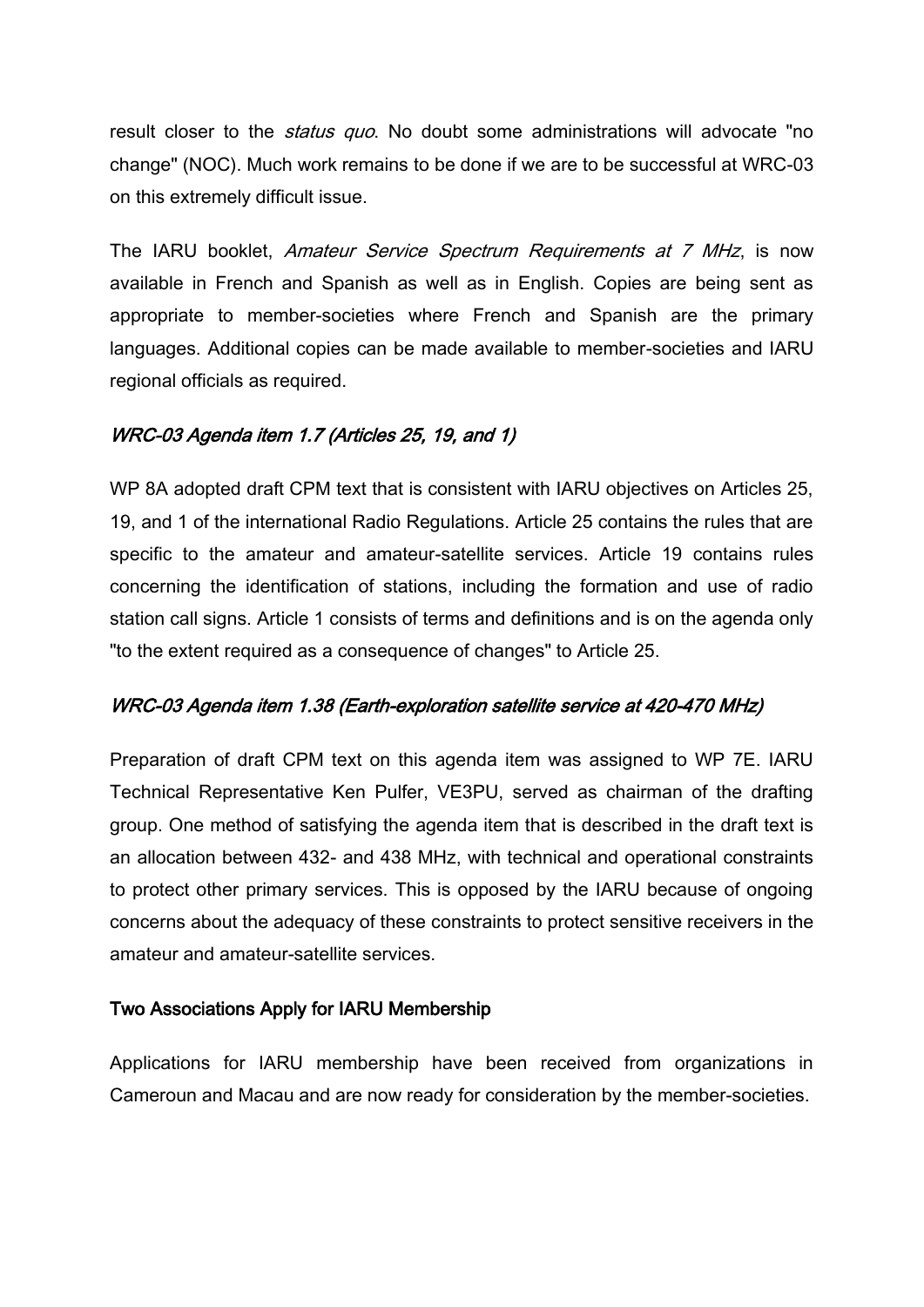### **Cameroun**

The Executive Committee of IARU Region 1 has examined the application to join IARU of the Association des Radio Amateurs du Cameroun, and considers that it meets the Bylaws and Constitution of the IARU.

The Association was founded in 1998. Its abbreviated name is ARTJ and its official address is Ecole Nationale Superieuse des Postes et Telecom, B.P. 6132 Yaounde, Cameroun. FAX: +237 23 37 48. There are 14 members of ARTJ, 7 of whom are licensed out of a total of 50 licensed amateurs in the country. The officers include

Francois Kamgam, TJ1KF, President (Ingenieur des Telecommunications, Ministere des PTT); David Acho, Secretary (Ingenieur des Telecommunications, Ministere des PTT); and Florence Ntsiyep, Treasurer (BP 7883, Yaounde). The president serves as IARU Liaison.

Therefore, in compliance with the Bylaws pertaining to applications for membership the following proposal is presented to member societies for consideration:

## Proposal No. 233

The Executive Committee of IARU Region 1 has forwarded to the Administrative Council an application for IARU membership submitted by the Association des Radio Amateurs du Cameroun. Region 1 reports that it has examined the application and has found it to be in order, and so it has made a favorable finding with regard to the application. Therefore, in accordance with Bylaw 3, it is proposed that the

#### **Association des Radio Amateurs du Cameroun**

be elected to membership.

#### Macau

The Assoçiãcao dos Radioamadores de Macau (ARM) has submitted an application for IARU membership. The Directors and the Secretary of IARU Region 3 have examined the application in the light of the relevant provisions of the IARU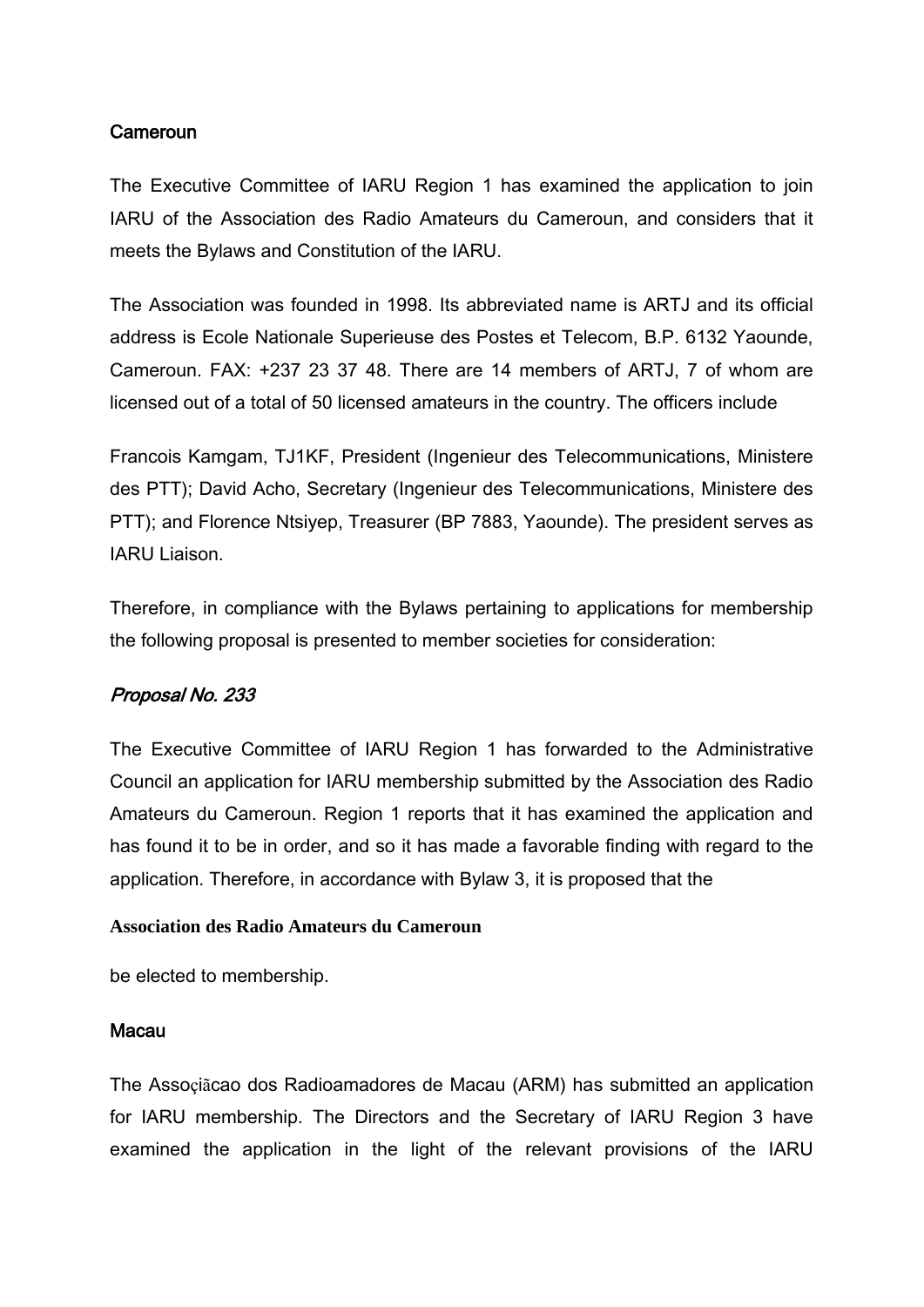Constitution and Bylaws, as well as of the relevant provisions of the Constitution of IARU Region 3. They have found the application to be in order and have made a favorable finding with respect to the qualifications of the applicant society.

ARM was first formed on 15 June 1992 by seven founding members and now has 85 members. The officers are Leong Kam Po, XX9BB, President; Lao Kit Cheong, XX9KC, Vice President; U Son San, XX9AH, Executive Director; Keong Tak Lam, XX9BX, Vice Executive Director; Mui Seong Ngo, XX9BM, and Van Hon Hing, XX9AQ, Directors; Chang Heng Pan, XX9BH, Secretary; Gee Veng Io, XX9IO, Treasurer; Pedro Chung, XX9AC, Chief Supervisor; Fong Chan Va, XX9AT, Vice Supervisor; and Lei Chi Fung, XX9HX, Supervisor. Its official address is Box 6018, Macau SAR; Email [arm@macau.ctm.net.](mailto:arm@macau.ctm.net) The Chinese Radio Sports Association has written to express its firm support of the application. CRSA states that "according to the basic law of Macao Special Administrative Region of the People's Republic of China, CRSA will respect all the decisions by ARM and will never interfere in its internal affairs."

Therefore, in compliance with the Bylaws pertaining to applications for membership the following proposal is presented to member societies for consideration:

# Proposal No. 234

The Secretary of IARU Region 3 has forwarded to the Administrative Council an application for IARU membership submitted by the Assoçiãcao dos Radioamadores de Macau (ARM). The Directors and Secretary of Region 3 have examined the application and have found it to be in order, and so have made a favorable finding with regard to the application. Therefore, in accordance with Bylaw 3, it is proposed that the

#### **Assoçiãcao dos Radioamadores de Macau**

be elected to membership.

A vote sheet for Proposals 233 and 234 and a return envelope are enclosed. The closing date for receipt by the International Secretariat of ballots on these proposals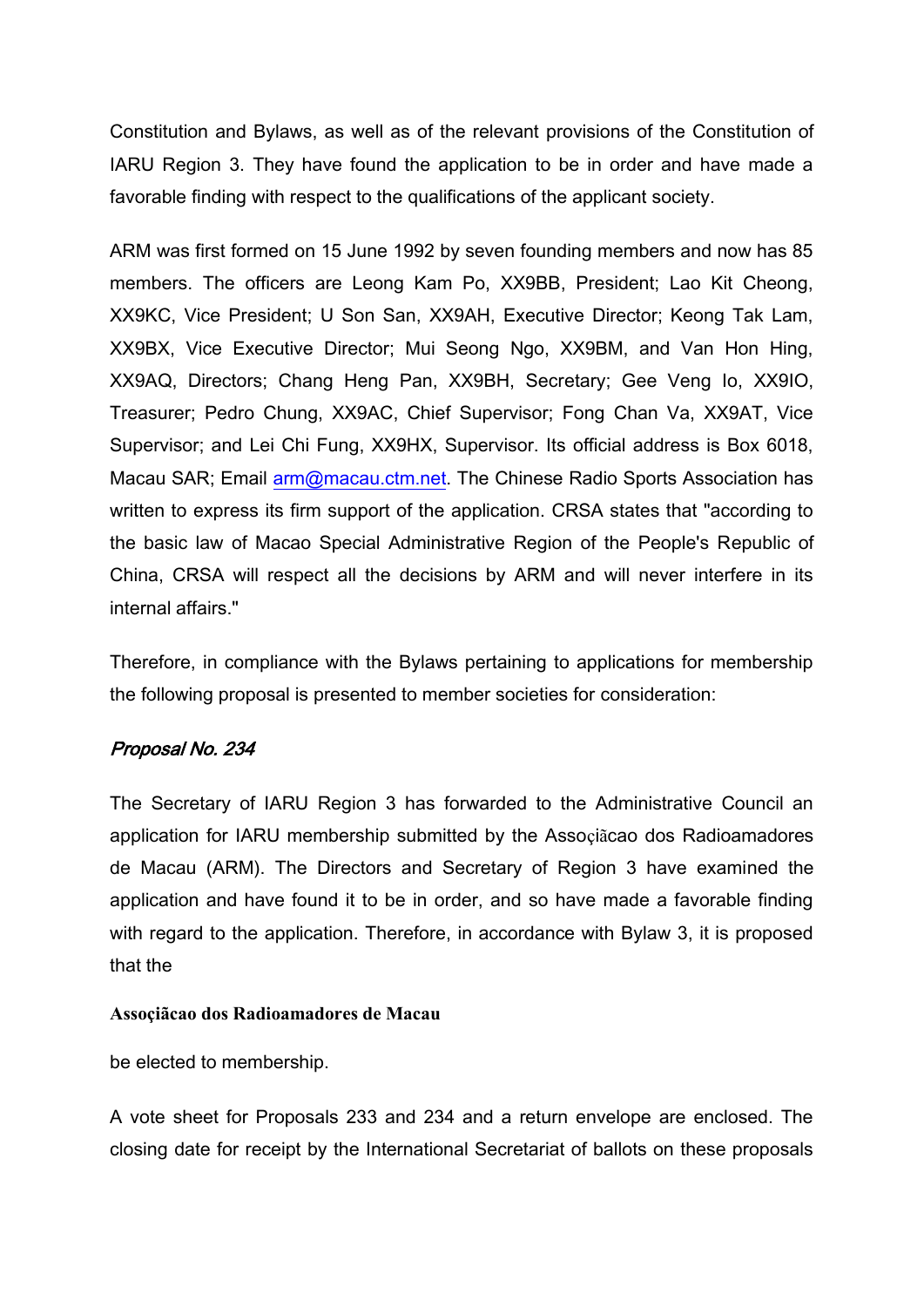is five months from the date of issuance of this *Calendar*, or 9 December 2002.

#### Pitcairn Island Amateur Radio Association Admitted to IARU

Votes have been tallied on Proposal 232, published in Issue No. 181 of The Calendar. The International Secretariat is pleased to announce the election to membership of Pitcairn Island Amateur Radio Association (PIARA) effective 15 November 2001.

59 votes were received. There were 58 affirmative votes and one opposed. The affirmative votes were:

Region 1 -- ARA (Algeria), URA (Andorra), OeVSV (Austria), BFRR (Belarus), ARABiH (Bosnia and Herzegovina), BFRA (Bulgaria), HRS (Croatia), CARS (Cyprus), CRK (Czech Republic), ERAU (Estonia), SRAL (Finland), GARS (Gibraltar), MRASZ (Hungary), IRA (Iceland), RSK (Kenya), KARS (Kuwait), AFVL (Liechtenstein), LRMD (Lithuania), RL (Luxembourg), RSM (FYR Macedonia), MARS (Mauritius), ARM (Monaco), VERON (Netherlands), NARS (Nigeria), NRRL (Norway), ROARS (Oman), FRR (Romania), SRR (Russia), ARRSM (San Marino), ARAS (Senegal), SARA (Slovakia), URE (Spain), SSA (Sweden), USKA (Switzerland), TIR (Syria), TARL (Tajikistan), TRAC (Turkey), UARL (Ukraine), and RSGB (United Kingdom).

Region 2 --RSB (Bermuda), RAC (Canada), LCRA (Colombia), CRAS (El Salvador), RCH (Honduras), LPRA (Panama), RCP (Paraguay), VRAS (Suriname), TACARS (Turks and Caicos Islands), RCU (Uruguay), and ARRL (USA).

Region 3 -- BARL (Bangladesh), CRSA (China), ARSI (India), JARL (Japan), NZART (New Zealand), PARA (Philippines), SIRS (Solomon Islands), and ARCOT (Tonga).

LRT (Turkmenistan) voted opposed.

The IARU Constitution provides: "Except for amendments to the Constitution and the termination of membership of a Member-Society, proposals shall be deemed adopted upon the casting of affirmative votes by a simple majority of the Member-Societies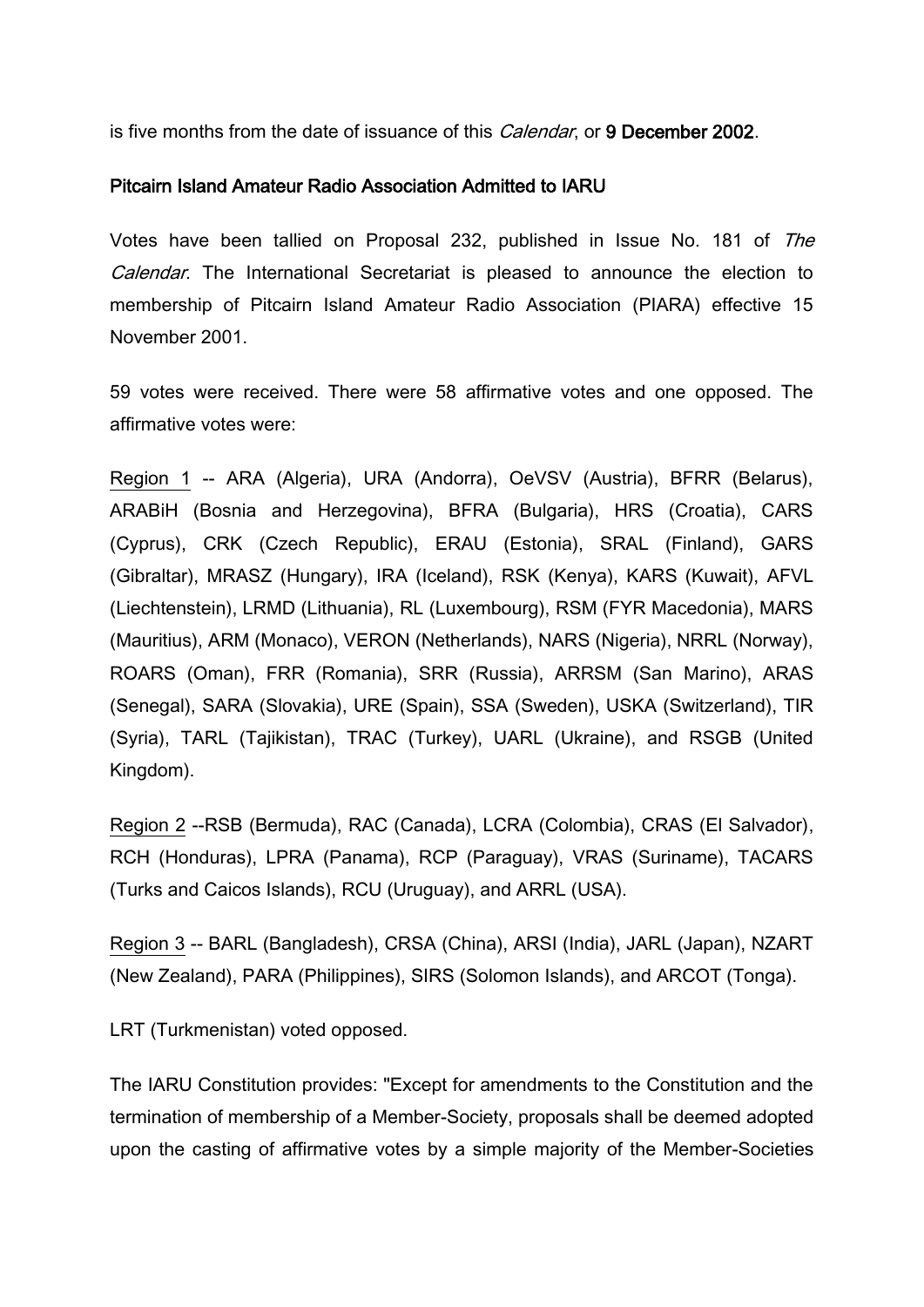who have submitted, within the specified time, a vote or abstention, either on that proposal or in response to one of the three preceding issues of the Calendar which contained proposals for consideration by the Member-Societies." The number of affirmative votes required to adopt Proposal 232 was 57. Accordingly, the proposal was adopted.

A vote sheet voting in the affirmative was received from RAAG (Greece) on the day after the deadline.

## Robert W. Denniston, W0DX/VP2VI, Silent Key

Past IARU and ARRL President Robert W. "Bob" Denniston, W0DX/VP2VI, of Tortola, British Virgin Islands, died in May at the age of 83. Bob served as ARRL president from 1966 until 1972 and as International Amateur Radio Union president from 1966 until 1974.

Bob Denniston was a founding director of the IARU Region 3 Association in 1968 and served as chairman of the Second IARU Region 3 Conference in Tokyo in 1971. In 1972, he went to Managua, Nicaragua, to deliver equipment and to assist personally in providing communications in the aftermath of a major earthquake.

Among those sending condolences to Bob's family was Japan Amateur Radio League President Shozo Hara, JA1AN, who knew him personally and called him "a great leader" of Amateur Radio in the US and abroad. "Mr. Denniston's attitude and influence with high spirits about amateur radio will be long remembered among all radio amateurs all over the world," Mr. Hara said.

Bob was first licensed some 70 years ago as W9NWX at the age of 13. He subsequently held W4NNN while attached to the Pentagon, and later became W0NWX--the call sign he held during much of his tenure as ARRL and IARU President. He served for four years in the US Army Signal Corps and was chief of the radio control section of radio station WAR at the Pentagon. It was at WAR that he met his wife, Nell, a Women's Army Corps CW operator.

Bob was ARRL Midwest Division Director from 1956 until 1966, when he was elected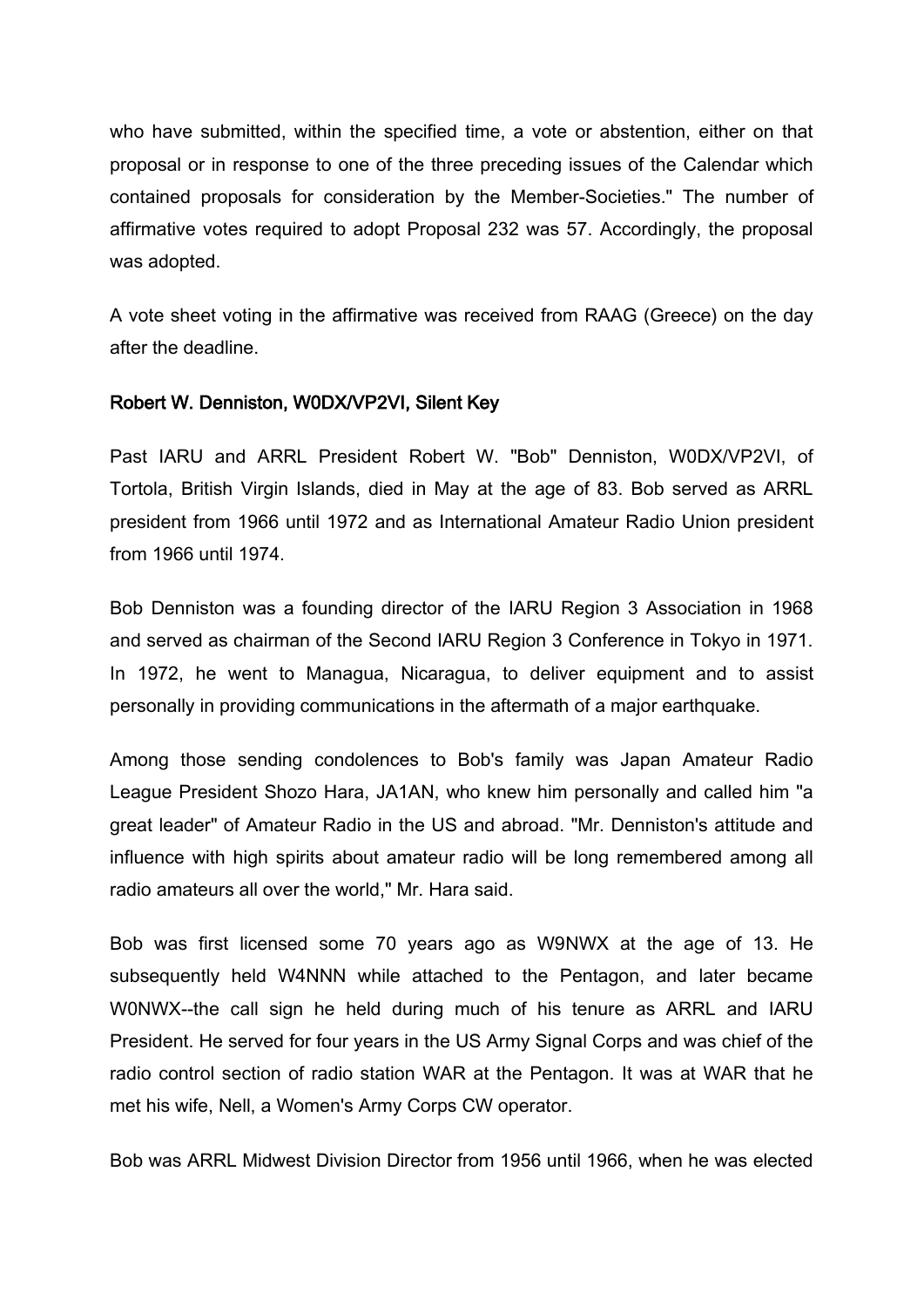as the ARRL's sixth president. Under the IARU Constitution in effect at the time, he also became IARU president. Later he was president of the British Virgin Islands Radio League.

In his professional life Bob Denniston was president of Denniston and Partridge, a company that operated several lumberyards. When he retired to the British Virgin Islands, he ran Smugglers Cove Hotel in Tortola. His wife, Nell, died two years ago. A son, Matt, and daughter, Carol, are among his survivors.

## Region 1 Prepares for San Marino Conference

IARU member-societies throughout Region 1 are preparing to attend the IARU Region 1 Conference 2002 in San Marino, 10 to 15 November. Judging by the numerous documents that have been distributed electronically by the Region 1 Office Manager, it promises to be an interesting week. The host society, Associazione Radioamatori della Repubblica di San Marino (ARRSM), is working hard to ensure that all attendees experience an enjoyable and problem-free event.

The IARU Administrative Council will meet in San Marino 7-8 November and again on 16 November. The IARU officers and other Administrative Council members look forward to meeting our Region 1 colleagues during the conference.

# IARU World Telecommunication Day Message to ITU

Each year it is my privilege as IARU Secretary to send greetings and congratulations to the ITU Secretary-General on the occasion of World Telecommunication Day, 17 May. Here is the text of this year's letter to Mr. Yoshio Utsumi:

Dear Mr. Secretary-General:

The radio amateurs of the world join the ITU in celebrating World Telecommunication Day on May 17. This year the date happens to coincide with the opening of the largest gathering of radio amateurs in North America, in Dayton, Ohio. On that evening I will call attention to this during an address at a reception honoring one of the world's leading radio amateurs, Dr. Joseph H. Taylor, Jr. [K1JT], winner of the